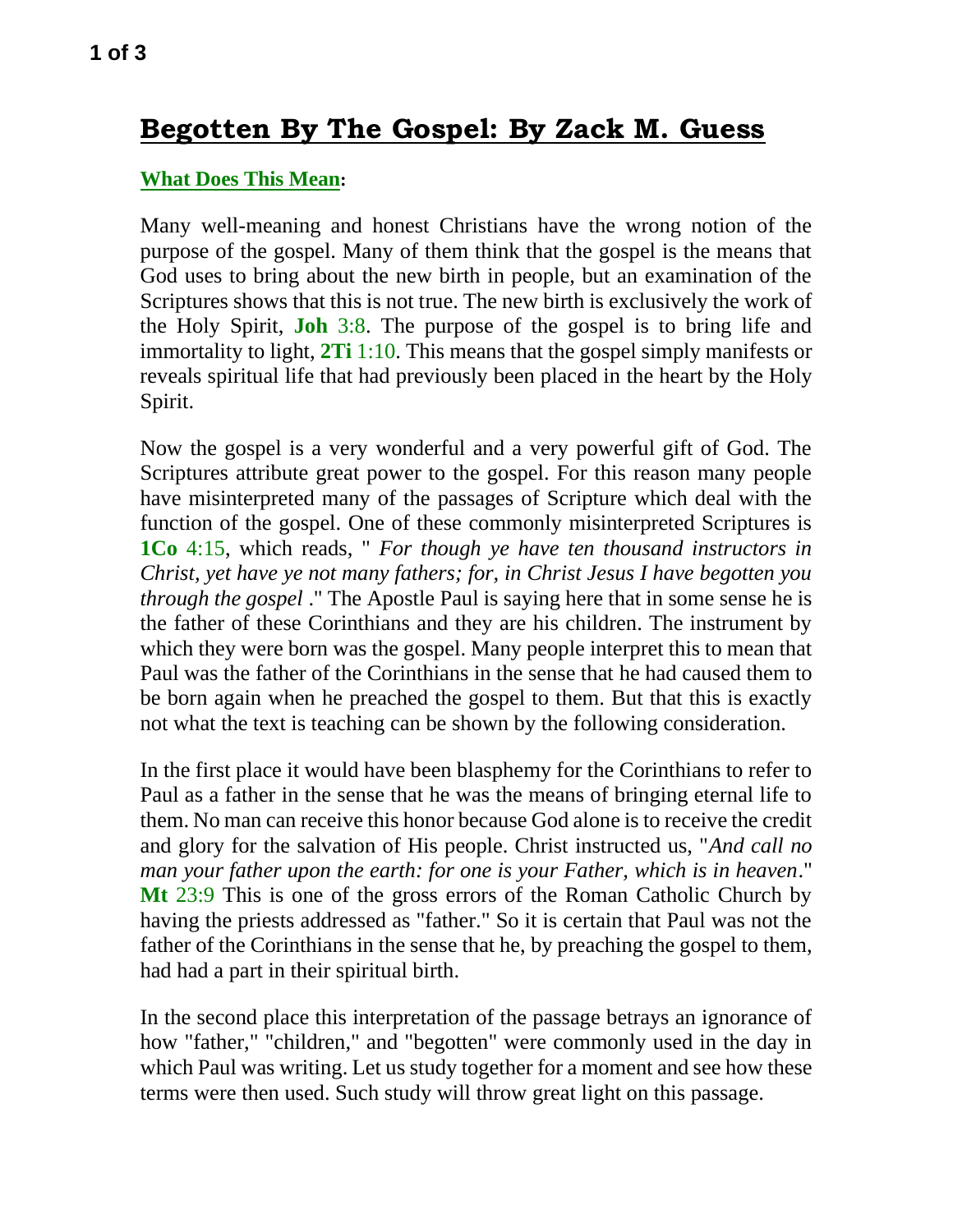### **The Meaning Of Begotten**

First, let us see how this word "begotten" was commonly used at the time of the writing of the New Testament. J. H. Thayer, in his **Greek-English Lexicon of New Testament Words**, page 113 says, "*In a Jewish sense, of one who brings others over to his way of life*." Commenting on the same word in the same passage, John Gill, in his Commentary On The New Testament quotes the Jerusalem Talmud as follows; "*If one teaches the son of his neighbor the Law, the Scripture reckons this the same as if he had begotten him*."

Arndt and Gingrich, in their Greek-English Lexicon, page 154 say of the same word, "*Figuratively of the influence exerted by one person on another...of a teacher on pupils*." H. Cremer, in his **Biblical-Theological Lexicon of New Testament Greek**, page 146, says of this word, "*Peculiar is the use made by Paul in some passages of the word to denote an influence exerted on some one, molding his life, as in* **Ga** 4:24 and **1Co** 4:15 and **Phm** 25."

If we put all this together and sum it up, it becomes immediately apparent that Paul was not even hinting to these Corinthians that he had preached the gospel to them and that they had thereby been born again. Paul is rather saying this, "By my use of the gospel I have brought you over to my way of life; I have taught you the Scriptures; I have helped to mold your life." This, and only this, is what Paul had done to those Corinthians by preaching the gospel to them. And he had this influence only on those who had previously been born again by the direct and immediate operation of the Holy Spirit and who were thus receptive to his gospel. This can easily be seen by a study of **Ac** 18:1-17 which records the founding of the church at Corinth. That the meaning of the word "begotten" easily and honestly bears this meaning will not be disputed by an honest and open-minded student.

#### **What About "Sons"**

To see the New Testament concept of the beautiful relationship that should exist between a true minister of the gospel and those placed under his care we quote from Thayer's comments on the word "sons" or children used in **1Co** 4:14, which passage has a direct bearing on the verse we are studying: "*Me taphorically, the name is transferred to that intimate and reciprocal relationship formed between men by the bonds of love, friendship, trust, just as between parents and children...just as in Hebrew, Syriac, Arabic, Persian, so in the N. T., pupils or disciples are called children of their teachers,*